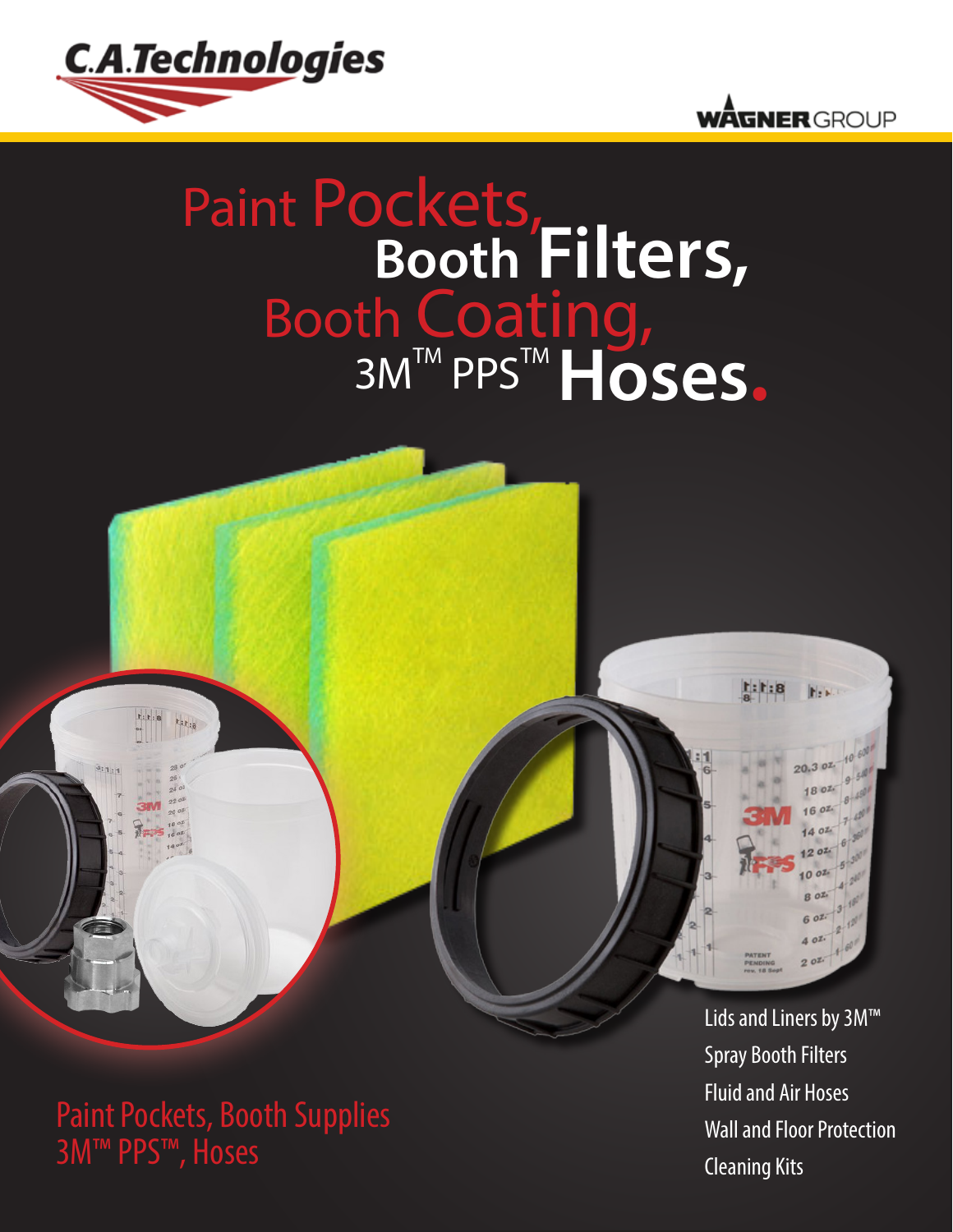

## Available fluid and air hoses



| <b>Low Pressure Hoses</b>                                        |                             |                    |  |  |
|------------------------------------------------------------------|-----------------------------|--------------------|--|--|
| <b>Hose Length</b>                                               | <b>Hose Size</b>            | <b>Part Number</b> |  |  |
| 5 ft. Assembly                                                   | 5/16" Air                   | $53 - 112 - 5$     |  |  |
| (Standard Lengths)                                               | 1/4" Fluid                  | $53 - 213 - 5$     |  |  |
|                                                                  | 5/16" Air                   | 53-112-25          |  |  |
| 25 ft. Assembly<br>(Standard Lengths)                            | 1/4" Fluid                  | 53-213-25          |  |  |
|                                                                  | 3/8" Fluid                  | 53-215-25          |  |  |
| <b>Hose Length</b>                                               | <b>Hose Size</b>            | <b>Part Number</b> |  |  |
|                                                                  | 1/4" Air Hose               | 53-14-(Length)     |  |  |
|                                                                  | 5/16" Air Hose              | 53-10-(Length)     |  |  |
| <b>CUT LENGTH</b><br>(No Connections)                            | 3/8" Air Hose               | 53-13-(Length)     |  |  |
|                                                                  | 1/4" Fluid Hose             | 53-11-(Length)     |  |  |
|                                                                  | 3/8" Fluid Hose             | 53-12-(Length)     |  |  |
| *Hoses available in various lengths with or without connections. |                             |                    |  |  |
|                                                                  |                             |                    |  |  |
| <b>Reel Length</b>                                               | <b>Hose Size</b>            | <b>Part Number</b> |  |  |
|                                                                  | 1/4" I.D. Air Hose          | $53 - 14$          |  |  |
|                                                                  | 5/16" I.D. Air Hose         | $53 - 10$          |  |  |
|                                                                  | 3/8" I.D. Air Hose          | $53 - 13$          |  |  |
| Approximate 500'                                                 | 1/4" I.D. Fluid Hose        | $53 - 11$          |  |  |
|                                                                  | 3/8"I.D. Fluid Hose         | $53 - 12$          |  |  |
|                                                                  | 1/2"I.D. Fluid Hose         | $53 - 17$          |  |  |
| Approximate 250'                                                 | 1/8"I.D. Nylon Tubing       | $53 - 21$          |  |  |
|                                                                  | <b>Connection Type</b>      | <b>Part Number</b> |  |  |
|                                                                  | 1/4" NPS (F) for 1/4" Air   | 53-503             |  |  |
|                                                                  | 1/4" NPS (F) for 5/16" Air  | 53-501             |  |  |
| <b>CONNECTIONS</b>                                               | 1/4" NPS (F) for 3/8" Air   | 53-502             |  |  |
|                                                                  | 3/8" NPS (F) for 1/4" Fluid | 53-500             |  |  |

| High Pressure Air Assisted Airless Fluid Hoses (1885 PSI MWP) |                                                                  |                    |  |
|---------------------------------------------------------------|------------------------------------------------------------------|--------------------|--|
| <b>Hose Length</b>                                            | <b>Hose Size</b>                                                 | <b>Part Number</b> |  |
|                                                               | 3/16" hose w/ 1/4" x 1/4" NPS (F) Connections (Blue Fluid Hose)  | 53-402-15          |  |
| 15 ft. Assembly                                               | 1/8" hose w/ 1/4" x 1/4" NPS (F) Connections (Yellow Fluid Hose) | 53-404-15          |  |
| 25 ft. Assembly                                               | 3/16" hose w/ 1/4" x 1/4" NPS (F) Connections (Blue Fluid Hose)  | 53-402             |  |
|                                                               | 1/8" hose w/ 1/4" x 1/4" NPS (F) Connections (Yellow Fluid Hose) | 53-404             |  |
| 35 ft. Assembly                                               | 3/16" hose w/ 1/4" x 1/4" NPS (F) Connections (Blue Fluid Hose)  | 53-402-35          |  |
|                                                               | 1/8" hose w/ 1/4" x 1/4" NPS (F) Connections (Yellow Fluid Hose) | 53-404-35          |  |
| 50 ft. Assembly                                               | 3/16" hose w/ 1/4" x 1/4" NPS (F) Connections (Blue Fluid Hose)  | 53-402-50          |  |
|                                                               |                                                                  |                    |  |

\*Note: Available with stainless steel connections. Add SS to end of part number.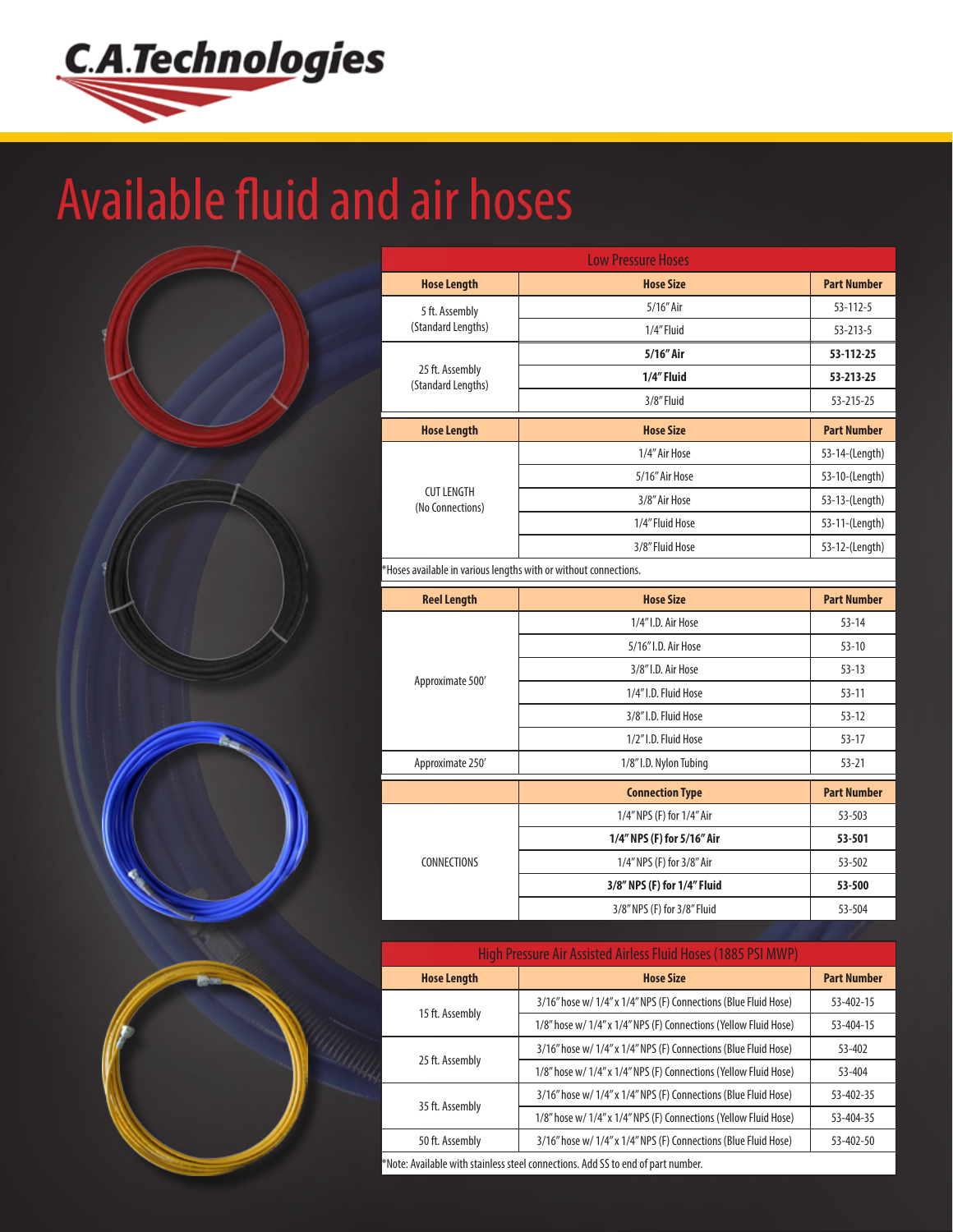

# Booth filters and paint pockets



| <b>GPF Ultra</b>   |                            |                        |                           |
|--------------------|----------------------------|------------------------|---------------------------|
| <b>Part Number</b> | <b>Product Description</b> | <b>Unit of Measure</b> | <b>Units per Box/Roll</b> |
| 91-121             | 20"x20"x2" GPF Ultra       | Each                   | 100                       |
| 91-122             | 20"x25"x2" GPF Ultra       | Each                   | 100                       |
| 91-123             | 30"x300'x2" GPF Ultra      | Each                   | 750                       |
| 91-124             | 36"x300'x2" GPF Ultra      | Each                   | 900                       |
| $91 - 125$         | 48"x300'x2" GPF Ultra      | Each                   | 1200                      |
| $91 - 126$         | 60"x300'x2" GPF Ultra      | Each                   | 1500                      |

General Purpose Industrial Fiberglass Filters Part Number | Product Description | Unit of Measure | Units per Box/Roll 91-131 20"x20" 14g Green/White | Each | 50 91-132 20"x25" 14g Green/White Each 50 91-133 36"x300' 14g Green/White Sqft 900 91-134 | 42"x300' 14g Green/White | Sqft | 1050 91-135 | 48"x300' 14g Green/White | Sqft | 1200 91-136 60"x300' 14g Green/White | Sqft | 1500

| <b>Industrial Fiberglass Filters for High Solids &amp; Wood Coatings</b> |                            |                        |                           |
|--------------------------------------------------------------------------|----------------------------|------------------------|---------------------------|
| <b>Part Number</b>                                                       | <b>Product Description</b> | <b>Unit of Measure</b> | <b>Units per Box/Roll</b> |
| 91-141                                                                   | 20"x20" 14g White          | Each                   | 50                        |
| $91 - 142$                                                               | 20"x25" 14g White          | Each                   | 50                        |
| $91 - 143$                                                               | 36"x300'14q White          | Sqft                   | 900                       |
| 91-144                                                                   | 42"x300'14g White          | Sqft                   | 1050                      |
| 91-145                                                                   | 48"x300'14g White          | Sqft                   | 1200                      |
| 91-146                                                                   | 60"x300'14q White          | Sgft                   | 1500                      |



#### High Efficiency Fiberglass Filters with Polyester Back

| <b>Part Number</b> | <b>Product Description</b> | <b>Unit of Measure</b> | Units per Box/Roll |
|--------------------|----------------------------|------------------------|--------------------|
| 91-151             | 20"x20" 18q White Polyback | Each                   | 50                 |
| $91 - 152$         | 20"x25" 18q White Polyback | Each                   | 50                 |
| $91 - 153$         | 36"x200'18q White Polyback | Sqft                   | 600                |
| 91-154             | 42"x200'18q White Polyback | Sqft                   | 700                |
| 91-155             | 48"x200'18q White Polyback | Sqft                   | 800                |
| 91-156             | 60"x200'18q White Polyback | Sqft                   | 1000               |

| <b>Paint Pockets</b> |                            |                        |                    |
|----------------------|----------------------------|------------------------|--------------------|
| <b>Part Number</b>   | <b>Product Description</b> | <b>Unit of Measure</b> | Units per Box/Roll |
| $91 - 161$           | 20"x20" Paint Pocket       | Each                   | 40                 |
| $91 - 162$           | 20"x25" Paint Pocket       | Each                   | 40                 |
| $91 - 163$           | 36"x60' Paint Pocket       | Sqft                   | 180                |
| $91 - 165$           | 48"x60' Paint Pocket       | Sqft                   | 240                |
| $91 - 166$           | 60"x60' Paint Pocket       | Sqft                   | 300                |

| <b>Paper &amp; Paper-Poly Filters</b> |                            |                        |                    |
|---------------------------------------|----------------------------|------------------------|--------------------|
| <b>Part Number</b>                    | <b>Product Description</b> | <b>Unit of Measure</b> | Units per Box/Roll |
| 91-171                                | 20"x20" 6 Layer Paper      | Each                   | 50                 |
| 91-172                                | 20"x 25" 6 Layer Paper     | Each                   | 50                 |
| 91-181                                | 20"x20" 5 Layer Paper      | Each                   | 50                 |
| 91-182                                | 20"x25" 5 Layer Paper      | Each                   | 50                 |

| <b>Intake Filters</b> |                                          |                        |                    |
|-----------------------|------------------------------------------|------------------------|--------------------|
| <b>Part Number</b>    | <b>Product Description</b>               | <b>Unit of Measure</b> | Units per Box/Roll |
| 91-191                | 20"x20" Self Seal Polyester Panel Filter | Each                   | 20                 |
| 91-192                | 20"x25" Self Seal Polyester Panel Filter | Each                   | 20                 |
| 91-193                | 24"x24" Self Seal Polyester Panel Filter | Each                   | 20                 |
| 91-194                | 20"x20"x1" Cardboard Framed Fiberglass   | Each                   | 12                 |
| 91-195                | 20"x20"x2" Cardboard Framed Fiberglass   | Each                   | 12                 |
| 91-196                | 20"x20"x1" Cardboard Framed Pleated      | Each                   | 12                 |
| 91-197                | 20"x20"x2" Cardboard Framed Pleated      | Each                   | 12                 |